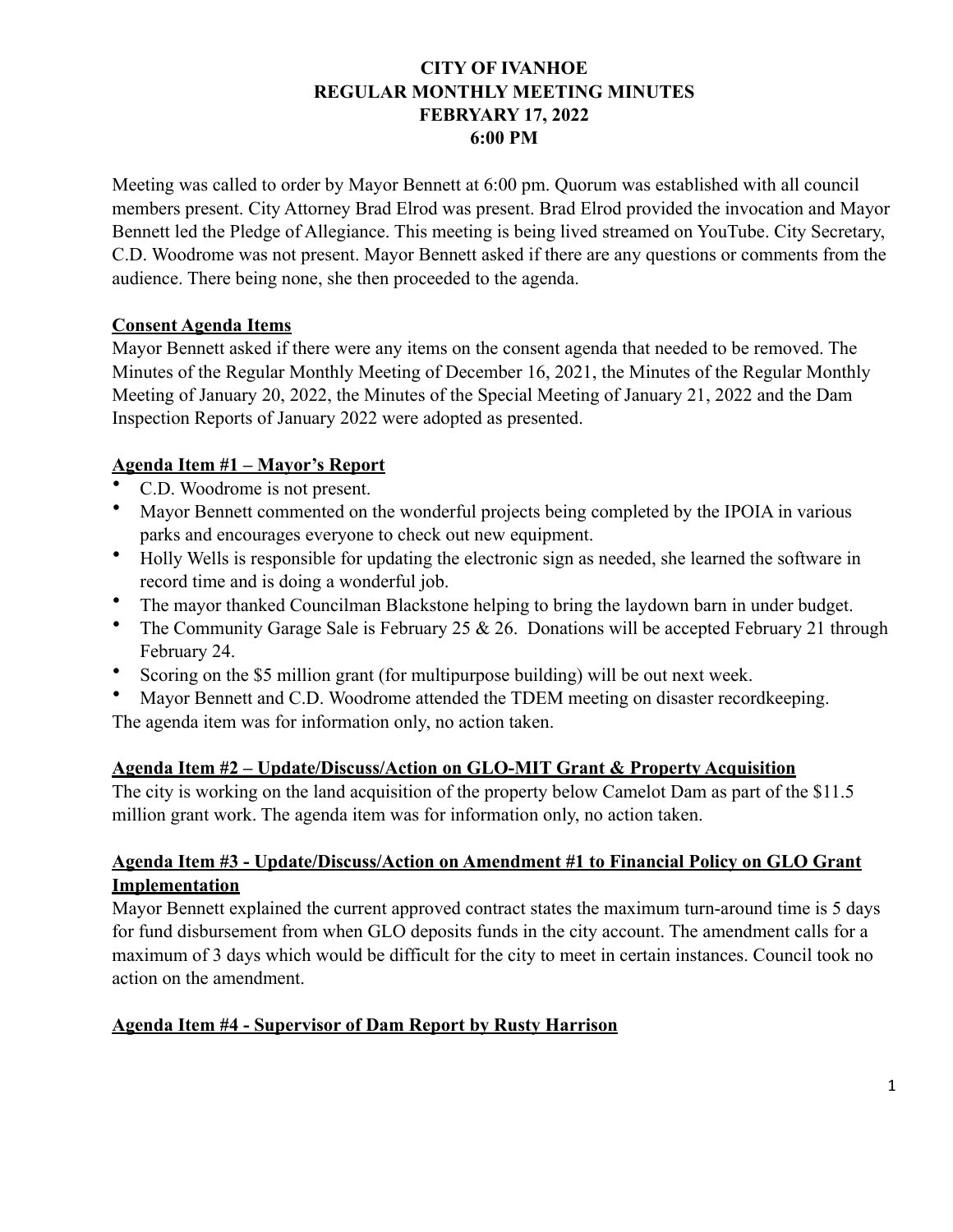- Charmaine Dam Recaulking was scheduled for the first week of February 2022, but Chance Construction did not come due to rain. Chance Construction will call Rusty Harrison to reschedule. Five beavers have been trapped on Lake Charmaine.
- Tristan Dam Tree and brush removal on the downstream side of the dam will be completed on February 18, 2022.
- Galahad Dam Public Works cleaned out debris.

The agenda item was for information only, no action taken.

## **Agenda Item #5 – Municipal Court Activity Report**

| Municipal Court Report for January 2022:                   |            |
|------------------------------------------------------------|------------|
| Total Fines & Court Costs Collected:                       | \$1,234.00 |
| Total Fines Retained by the City:                          | \$893.46   |
| Total Court Costs Sent to State:                           | \$340.54   |
| 2022 Fiscal YTD:                                           | \$4,793.00 |
| 2021 Fiscal YTD:                                           | \$2,208.00 |
| The agenda item was for information only, no action taken. |            |

# **Agenda Item #6 – City Marshal Activity Report**

| Total Calls/Activity for January 2022                   |     |
|---------------------------------------------------------|-----|
| Total of Activity Calls to Marshal's Office             | 98  |
| Total Calls Received from Tyler County Sheriff's Office | 18. |
| Open Investigations                                     |     |

Three officers have been out sick in January. Ivanhoe Marshal officers will respond to calls outside of the city limits, as requested until other law enforcement arrives to take over the scene. An invoice was presented to Council for purchase and installation of video equipment in Deputy Drumm's vehicle. Similar to equipment that has been installed in two other law enforcement vehicles. The agenda item was for information only, no action taken.

# **Agenda Item #7 – Public Works Report by David Marshall**

- David Marshall thanked Council for materials and construction of the equipment barn and a special thanks to Councilman Blackstone for obtaining a lower price on the materials. Thanks to C.D. Woodrome for getting contractor to repair septic system at Emily laydown yard. Barn and working septic system helps with productivity.
- At the end of 2021, Public Works had 80 open work orders. To date, there are only 28 and progress is steadily being made.
- Construction on Sherwood Forest/Sherwood Forest West is approximately 3 days behind schedule.
- Work will start on roadwork at Galahad Dam next week and will take 2 to 3 weeks to complete. The agenda item was for information only, no action taken.

# **Agenda Item #8 – Code Enforcement Activity Report**

Closed 12 cases. Sent out 37 notice cards. Administrative warrants have been issued on 9 cases. The agenda item was for information only, no action taken.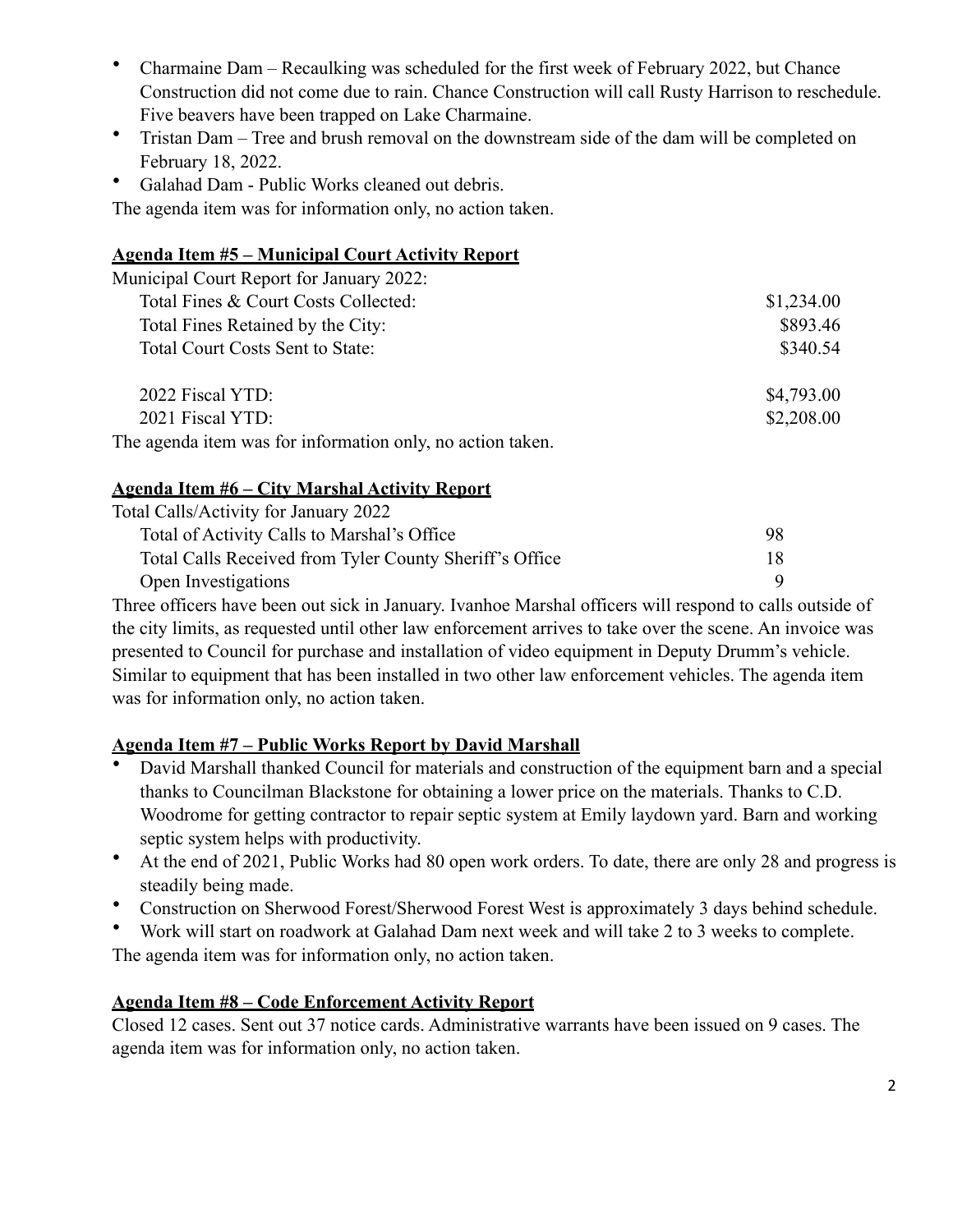## **Agenda Item #9 – Discuss/Action Planning & Zoning Commission Recommendations**

- P&Z reconsidered the 17 consecutive day camping rule for recreational vehicles due to enforcement issues.
- P&Z is requesting a workshop to review ordinances that have enforcement issues. Date schedule is March 16, 2022 at 6:00 pm.

#### **Agenda Item #10 – Update/Discuss/Action on IT/Communications Assessment/Agreement**

Agenda Item #10 was presented before Agenda Item #1. Councilman Herrington had requested at the previous monthly Council meeting to seek additional bids for IT assessment for the City of Ivanhoe's IT and security needs. Councilman Blackstone had researched IT service providers working for neighboring cities. Councilman Herrington presented Mr. Michael Ramsey of Mr. I.T. whose company information was obtained from the City Secretary of Jasper, Texas. Mr. Ramsey presented an overall review of the services that Mr. I.T. provides and to answer questions. His rapid assessment of security, Wi-Fi, emails, etc. and the needs for years to come was included in the presentation packet:

### **Summary of Proposed Plan**

Security, Rapid Assessment & Infrastructure. Overall Audit Score is 17 out of 100.

- **Security**:
	- o Internet Security Appliance: Internet Firewall which stops bad information from getting to hardware. Security Patches which provide automatic software updates.
	- o Managed Domain Name System (DNS): Manages domain name and is translator that converts a computer's host name into an IP address on the internet.
	- o Anti-Virus Software: Installed manually on each computer/laptop to update automatically.
	- o Anti-Spam & Virus Filter Software: Mr. I.T. can manage via iCloud.
	- o Content Filtering: Filters content access to certain sites and access to malicious content.
	- o Endpoint Encryption: Encrypts hard drive to monitor and stop data loss and data theft.
	- o Enterprise Resource Planning (ERP): Allows users to automate time-consuming daily tasks. Also allows user to work during a disaster.
	- o Password Policy: Written password policy in place.
	- Security Audit Score is 11 out of 100.

# • **Rapid Assessment**

- o Security Awareness Training: Provide training as needed and explain how things work.
- o Workstations: Need to address remote computers/laptops which need to be monitored, patched and secured.
- o Virtual Private Network (VPN): Secures the transfer of data to and from remote locations.
- o Password Management: Passwords for computer logon and passwords for each software for each user of each specific software. Passwords need to be changed frequently, every 60 to 90 days, per Password Policy. Passwords need to be a combination upper and low case alphas, numbers and special characters. Can also use fingerprint or facial recognition.
- o Two Factor Authentication:
- o Employee Productivity Monitoring: Software to monitor remote or in office workers from surfing unapproved sites and report misconduct.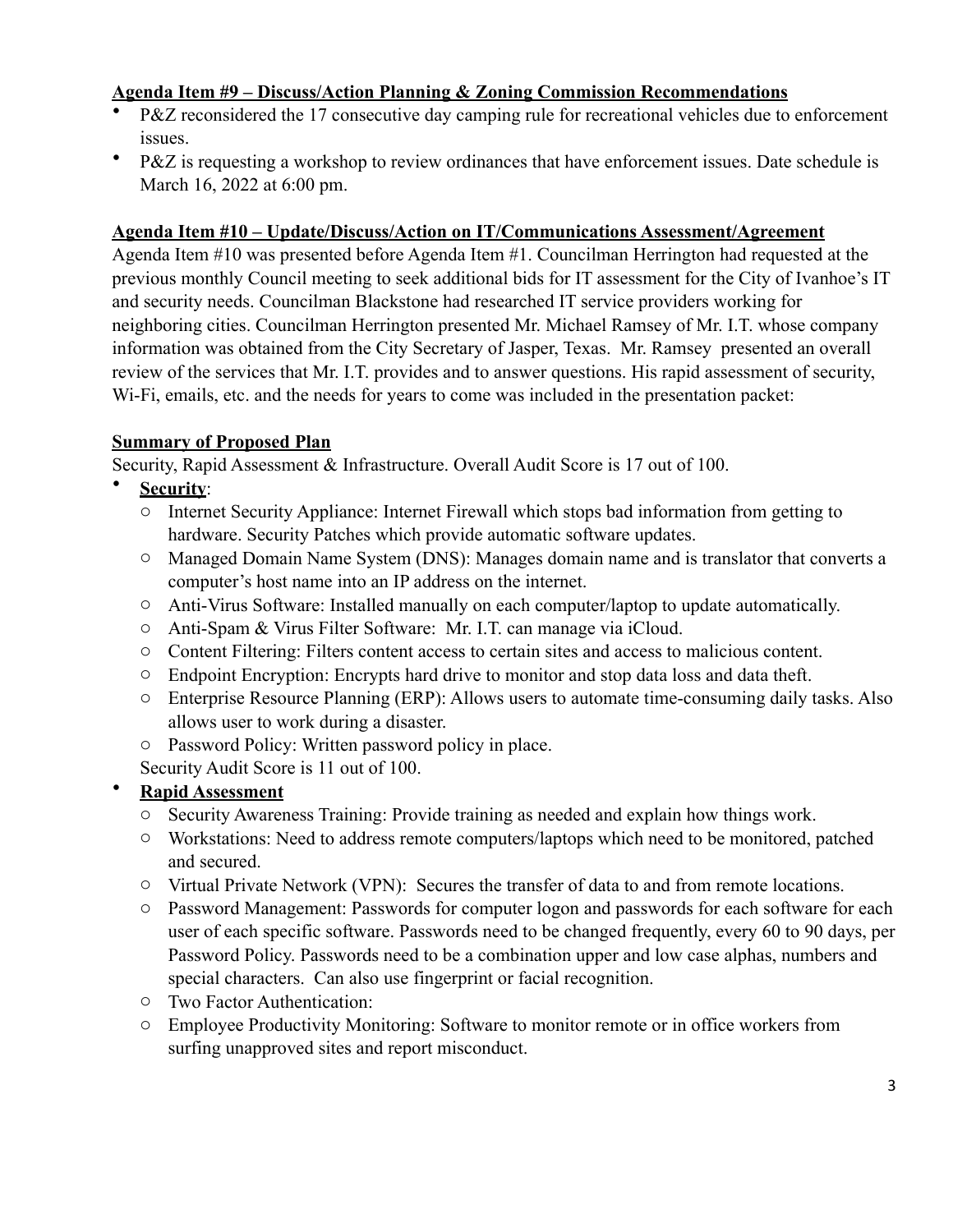o Dark Web Monitoring: Monitors information used.

Rapid Assessment Audit Score is 7 out of 100.

# • **Infrastructure**

- o Backup & Disaster Recovery:
- o Cabling: Use cabling with non-secure Wi-Fi.
- o DNS Records:
- o Wide Area Network (WAN) Redundancy/Fall Over: This is another way of computer communication.
- $\circ$  Hosted Exchange Email: Will use @cityofivanhoe.gov and not public email accounts, like Outlook or Gmail.
- o Managed Wireless: Wireless connectivity and security managed by ISP provider with no local control.
- o Server: Onsite server(s) for data storage.
- o Switching: Managed or monitored switching hubs for security.
- o Scalability: Install and update as needed
- Infrastructure Audit Score is 33 out of 100.

# • **Costs**

| $\circ$ | Security Firewall Desktop 116 Bases Appliance with 8 Ports                 | \$744.00   |
|---------|----------------------------------------------------------------------------|------------|
|         | $\circ$ Security Firewall Software – Annual Renewal                        | \$465.99   |
|         | $\circ$ Anti-Virus Software – Annual Renewal                               | \$650.00   |
|         | $\circ$ Microsoft Office 365 E-3 Government 10 Users (Annual Plan)         | \$2,514.10 |
|         | $\circ$ Office 365 Mailbox Monitoring & Back Up Services 10 Users (Annual) | \$590.00   |

Councilman Herrington asked for an estimate of a full assessment for everything, including annual plans. Mr. Ramsey stated they have 3-year and 5-year plans and it will take 2 to 3 days to do a full assessment which will cost approximately \$2,000.00. Councilman Herrington made the motion to contract with Mr. I.T. for the firewall and VPN at a cost of \$1,309.81 which includes sales tax, setting up city email using the city's domain name, along with the cost of a full assessment, Councilman Warren seconded the motion and stated that ARPA funds may pay for these security upgrades. Councilman Morris asked if there is an annual fee for assessment. Mr. Ramsey stated negative. Councilman Morris wants a formal proposal to review and consider costs. Councilman Herrington amended his motion to include a formal proposal. Again, Councilman Warren seconded the amended motion and the amended motion passed unanimously.

# **Agenda Item #11 – Discuss/Action on Change Order #1 for Bond Construction Work per LJA Engineering**

Mayor Bennett explained that the intersection of Lakewood and Ivanhoe Estates Drive and the intersection of Sherwood Forest West with Nottingham Drive was not included in the original bid. Also the addition of pull-outs for mailbox locations and a drainage pipe at Galahad Dam to drain water into Lake Charmaine. Councilman Morris made the motion to approve Change Order #1 in the amount of \$25,100.18 for additional work necessary on Sherwood Forest Drive, Sherwood Forest West Drive and Lakewood. Councilman Craven seconded the motion and was passed unanimously.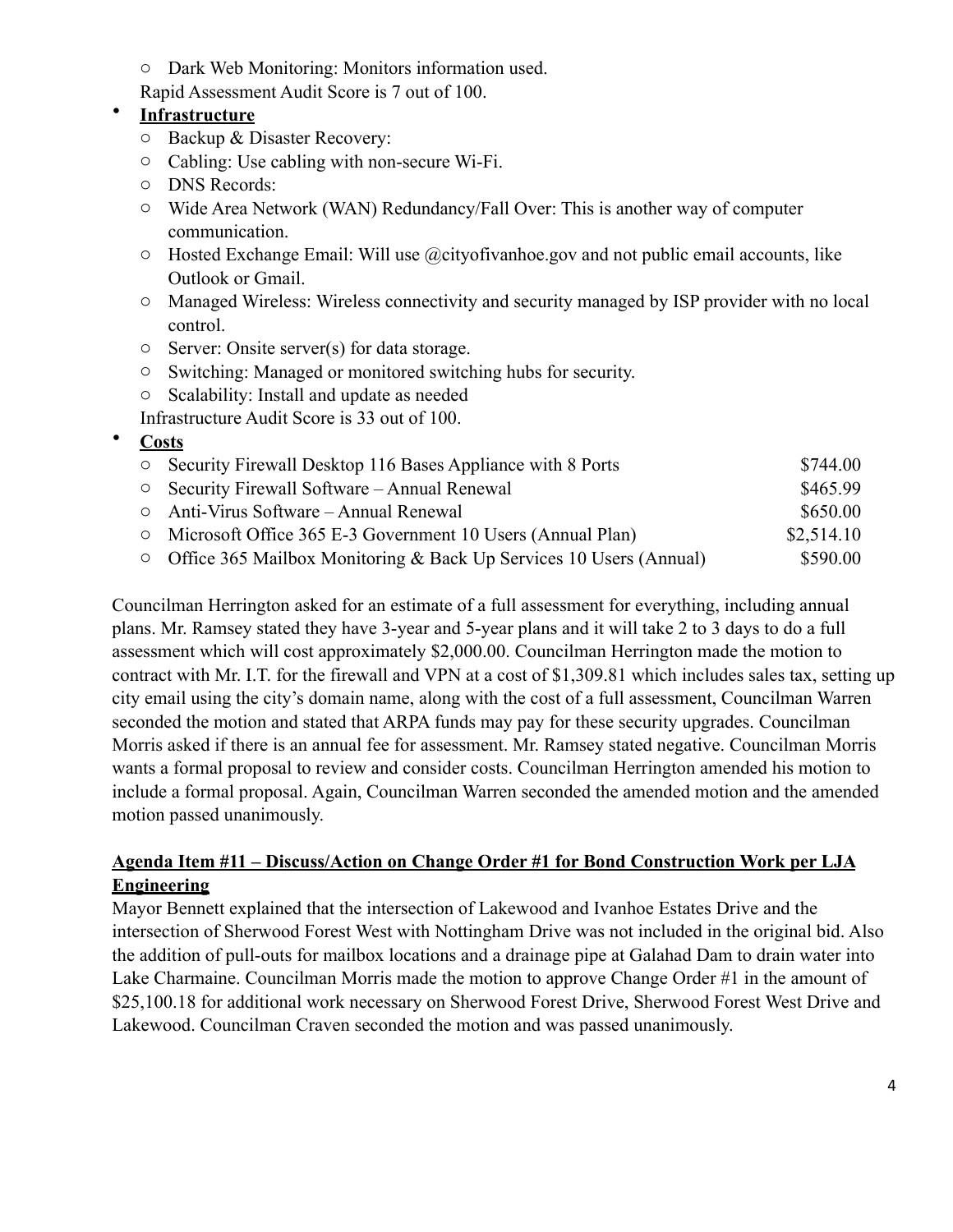# **Agenda Item #12 – Discuss/Action on Contract Modification/Extension for Local Sanitation**

Councilman Blackstone made the motion to approve the 5-year contract extension, with option for an additional 5 year extension and 2% price increase with Local Sanitation. Councilman Herrington seconded the motion and was passed unanimously.

## **Agenda Item #13 – Discuss/Action on Appointment/Reappointment of Judith Haney as Court Judge**

Councilman Blackstone made the motion to reappoint Judith Haney as Associate Court Judge. Councilman Herrington seconded the motion and was passed unanimously.

### **Agenda Item #14 – Discuss/Action on December 2021 Financial Report**

C.D. Woodrome submitted a written report in the Council packet. Mayor Bennett asked that discussion and approval be postponed until the March 17, 2022 meeting.

#### **Agenda Item #15 – Discuss Action on January 2022 Financial Report**

C.D. Woodrome submitted a written report in the Council packet. Mayor Bennett asked that discussion and approval be postponed until the March 17, 2022 meeting.

### **Agenda Item #16 – Schedule Town Hall Meeting**

Date scheduled for March 26, 2022 at 10:00 am.

# **Agenda Item #17 – Update/Discuss/Action Update Relating to Ontiveroz Legal Proceeding**

Discussed in Executive Session.

## **Agenda Item #18 – Discuss/Action on Employee Handbook Updates on Paid Time Off & Sick Leave**

Only typographical errors were made and changed the PTO & Sick Leave to fiscal year from calendar year. The agenda item was for information only, no action taken.

#### **Agenda Item #19 – Executive Session**

Recessed to Executive Session at 7:42 pm. Reconvened meeting at 8:45 pm.

### **Agenda Item #20 – Communications from Audience – Other Items**

No comments or questions from the audience.

### **Agenda Item #21 – Council Comments**

General discussion regarding Quickbooks, A suggestion was made to resume using Quickbooks Desktop which produced reports required by auditor. The cost would be reduced by \$800 per month for auditor, but will require the accountant to do more work at an increased price.

## **Agenda Item #22 – Adjourn Meeting**

Councilman Herrington made the motion to adjourn the meeting. Councilman Blackstone seconded the motion and the motion passed unanimously. Meeting adjourned at 8:48 pm.